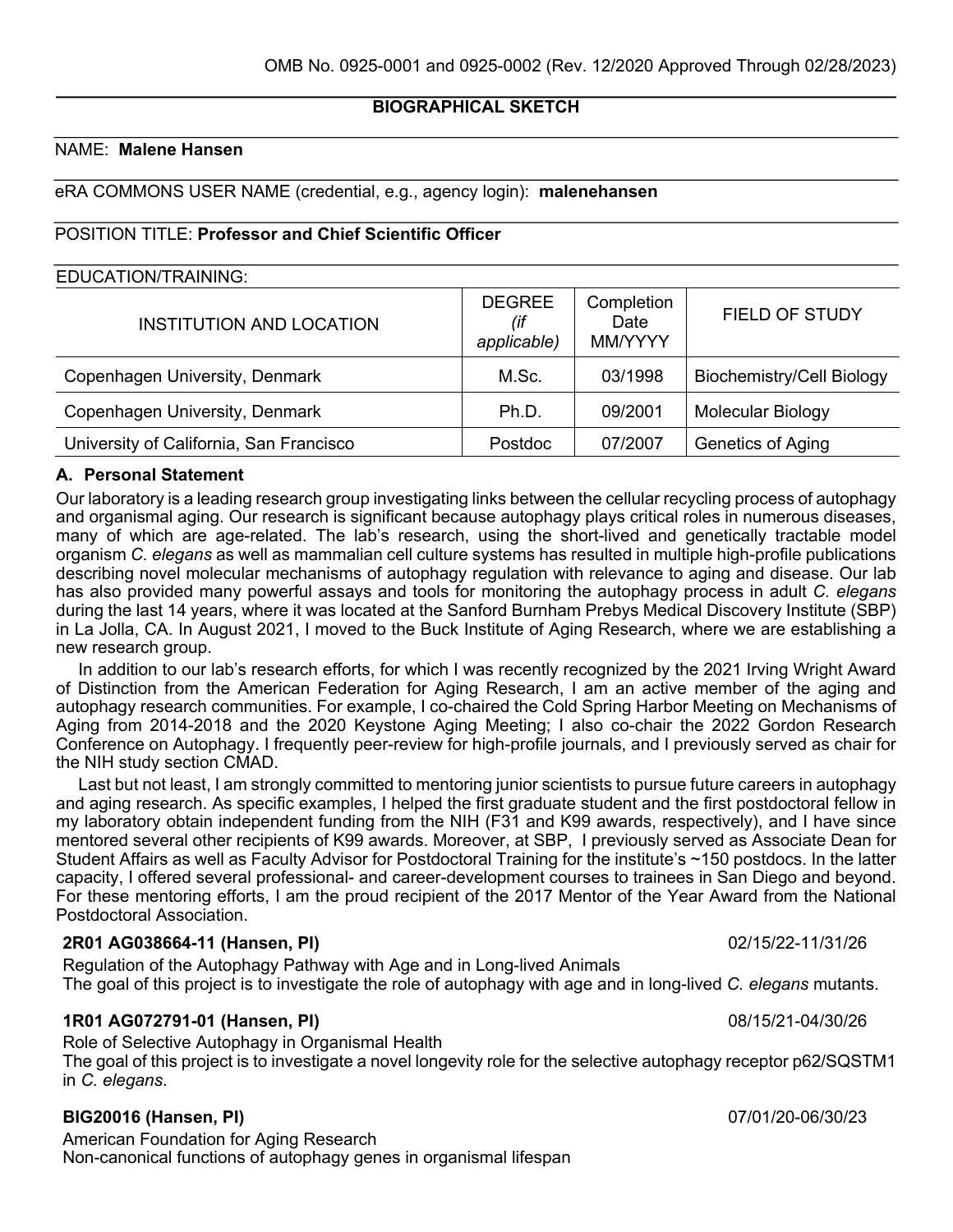The goal of this proposal is to understand new non-canonical functions for early-acting autophagy genes in *C. elegans* and in mammalian cells.

- 1. M. Hansen, DC. Rubinsztein, and DW Walker. "Autophagy as a promoter of longevity: insights from model organisms". **Nature Reviews Molecular Cell Biology** (2018), Sep;19(9):579-593, doi:10.1038/s41580- 018-0033-y. PMCID: PMC6424591.
- 2. C. Kumsta, JT. Chang, R. Lee, EP. Tan, Y. Yang, R. Loureiro, E. Choy, SHY. Lim, I. Saez, A. Springhorn, T. Hoppe, D. Vilchez, and M. Hansen. "The autophagy receptor p62/SQST-1 promotes proteostasis and longevity in C. elegans by inducing autophagy." **Nature Communications**, 2019 Dec 11;10(1):5648. doi: 10.1038/s41467-019-13540-4. PMID: 31827090**.** PMCID: PMC6906454.
- 3. JT. Chang, C. Kumsta, A. Hellman, L. Adams, and M. Hansen. "Spatiotemporal regulation of autophagy during *C. elegans* aging", **eLife** (2017);6. doi:10.7554/eLife18459. PMCID:PMC5496740.
- 4. DS. Wilkinson, JS. Jariwala, E. Anderson, K. Mitra, J. Meisenhelder, JT. Chang, T. Ideker, T. Hunter, V. Nizet, A. Dillin, M. Hansen, "Phosphorylation of LC3 by the Hippo kinases STK3/STK4 is essential for autophagy", **Molecular Cell,** 2015, Jan 8;57(1):55-68. PMCID: PMC4373083.

## **Positions, Scientific Appointments, and Honors**

#### **Professional Experience**

| 2021-present  | Professor & Chief Scientific Officer, Buck Institute for Research on Aging, Novato, CA      |
|---------------|---------------------------------------------------------------------------------------------|
| 2020-2021     | Core Leader for Research Development Core, San Diego Nathan Shock Center                    |
| 2020-2021     | Professor, SBP Medical Discovery Institute, La Jolla, CA (thru August 2021)                 |
| 2017-2021     | Chair, Cellular and Molecular Mechanisms of Aging and Development (CMAD)                    |
| 2017-2021     | Standing Member, NIH Study Section, CMAD                                                    |
| 2016-2021     | Faculty Advisor, Postdoctoral Training, SBP Medical Discovery Institute, La Jolla, CA       |
| 2015          | Review Editor, Frontiers in Endocrinology                                                   |
| 2015-present  | Editorial Board Member, Frontiers in Cellular Biochemistry                                  |
| 2014-present  | Editorial Board Member npj Aging and Mechanisms of Disease                                  |
| 2014-2021     | Associate Dean for Student Affairs, SBP Medical Discovery Institute, La Jolla, CA           |
| 2014-2018     | Co-organizer of Cold Spring Harbor Lab's conference on Mechanisms of Aging, NY              |
| 2013          | <b>Guest Editor, PLOS Genetics</b>                                                          |
| 2013-2017     | Associate Professor, SBP Medical Discovery Institute, La Jolla, CA                          |
| 2012-present  | Member of Faculty 1000, Aging Section                                                       |
| 2012          | Co-organizer, C. elegans topic meeting on aging etc., Madison, WI                           |
| 2011-present  | Review Editor, Frontiers in Genetics of Aging                                               |
| 2011-present  | NIH Ad-Hoc Study Section & Special Emphasis Panel Reviewer                                  |
| 2007-present  | Reviewer, Science, Nature-, Cell-, PLOS journals, PNAS, Autophagy, Aging Cell, etc.         |
| 2007-2013     | Assistant Professor, Sanford Burnham Prebys (SBP) Medical Discovery Inst., La Jolla, CA     |
| 2001-2002     | Scientific Advisor, Oregon Museum of Science and Industry                                   |
| 2001-2007     | Postdoctoral Fellow, University of California, San Francisco, CA (Advisor: Prof. C. Kenyon) |
| 2001          | Visiting Graduate Student, University of Illinois, Urbana-Champaign, IL                     |
| 2001          | Visiting Graduate Student, The Scripps Research Institute, La Jolla, CA                     |
| 2000          | Visiting Graduate Student, University of North Carolina at Chapel Hill, NC                  |
| 1998-2001     | Ph.D. Student, CPH University                                                               |
| 1998-1999     | Ph.D. Student Representative, President's Graduate Student Council, CPH University          |
| 1996          | Visiting Cand. Scient. Student, University of North Carolina at Chapel Hill, NC             |
| 1996          | Cand. Scient. Student Representative, Faculty of Science, CPH University, DK                |
| 1991-1998     | Cand. Scient. (M.Sc.) Student, Copenhagen (CPH) University, DK                              |
| 1991-1994     | Trainee/Research Technician at Novo Nordisk A/S, Denmark (DK)                               |
| <b>Honors</b> |                                                                                             |
| 2021          | Irving Wright Award of Distinction, American Federation for Aging Research                  |
| 2021, 2022    | Two NIH/R01 5-year research grants                                                          |
| 2019          | Larry L. Hillblom Foundation Research Network grant                                         |
| 2017          | 2017 Mentor Award, National Postdoctoral Association Garnett-Powers & Associates, Inc.      |
| 2016          | Two NIH/R01 4-5-year research grants                                                        |
| 2014          | American Federation of Aging Research Julie Martin Mid-Career Award, 4-year                 |
| 2011          | Glenn Award for Research in Biological Mechanisms of Aging, 1-year                          |
| 2011          | Two NIH/R01 5-year research grants                                                          |
|               |                                                                                             |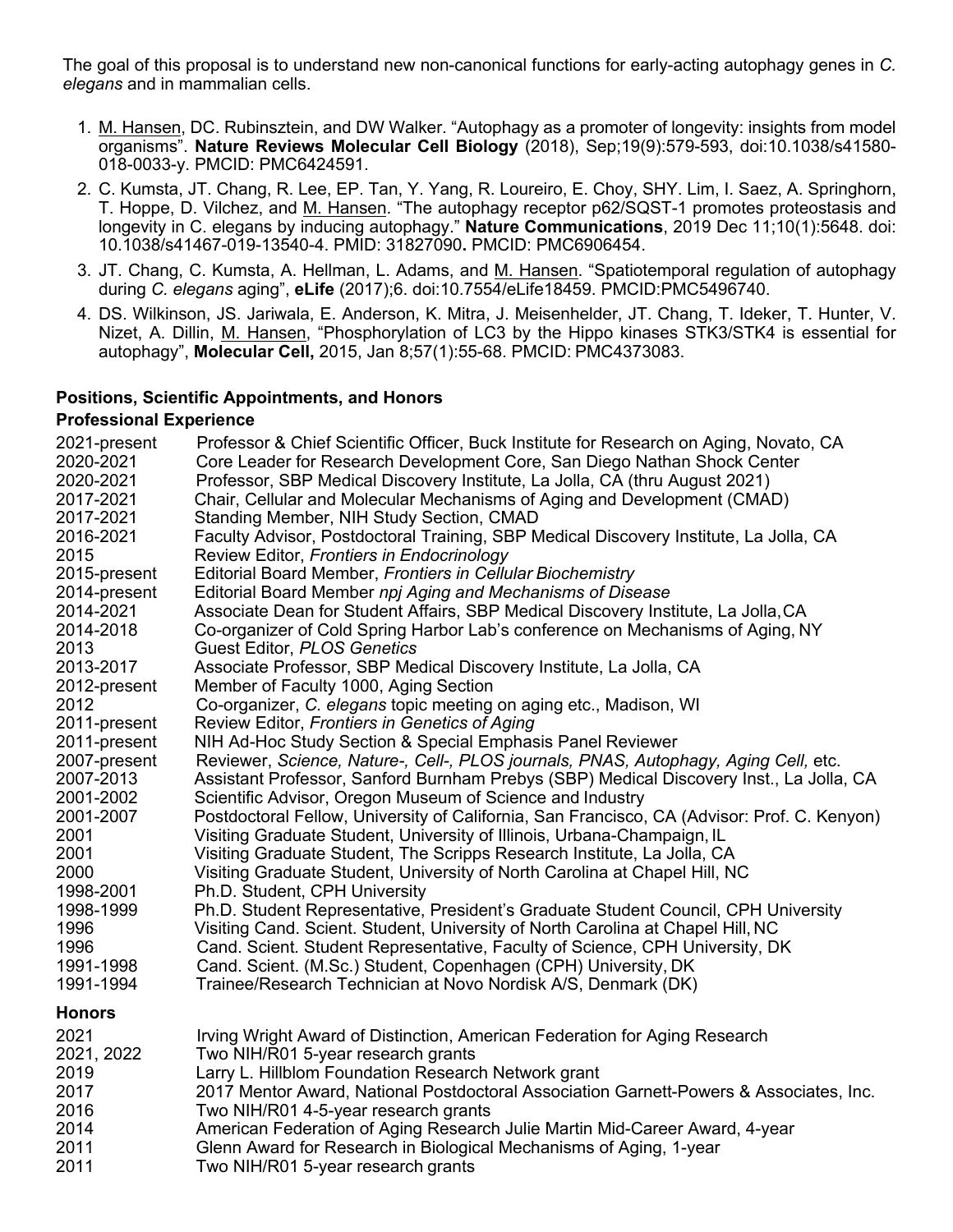| 2010       | American Federation of Aging Research 1-year Research Grant                           |
|------------|---------------------------------------------------------------------------------------|
| 2008, 2010 | Cancer Center Seeding Grant, SBP Medical Discovery Institute                          |
| 2008       | American Heart Association 4-year Scientist Development Grant - Declined              |
| 2008       | American Federation of Aging Research 2-year Research Grant - Declined                |
| 2008-2012  | Ellison Foundation 4-year New Scholar in Aging Award                                  |
| 2005-2007  | Ellison senior postdoctoral fellowship, American Federation of Aging Research, 2-year |
| 2003-2005  | Postdoctoral fellowship, Danish Medical Research Council, DK, 2-year                  |
| 2002       | Postdoctoral fellowship, Danish Natural Sciences Research Council, DK, 1-year         |
| 2001       | Tuition scholarship to participate in C. elegans course, Cold Spring Harbor Lab, NY   |
| 1997       | Cand. scient. scholarship, Danish Cancer Society, DK                                  |
| 1996-2000  | Travel scholarships from misc. Danish foundations for visits to U.S. labs/meetings    |
| 1996       | Cand. scient. (M.Sc) Scholarship, Novo Nordisk A/S, DK                                |
| 1991       | Novo Nordisk A/S "Aspiring Researcher" Prize                                          |
| 1991       | Number-one graduating high-school student in Denmark (DK) (Køge Gymnasium)            |

# **B. Contributions to Science**

# **Novel Longevity Determinants**

My early research as a postdoctoral fellow at UCSF aimed at identifying novel genes with roles in longevity. This task had long been complicated by the difficulty of isolating genetic mutants with aging phenotypes from classical mutagenesis screens since aging is intrinsically a population phenotype. However, this obstacle was greatly helped by the discovery of RNAi interference (RNAi) and the establishment of genome-wide RNAi libraries in *C. elegans*. Together with my collaborators Drs. Ao-Lin Allen Hsu and Andrew Dillin, I carried out the first unbiased, genome-wide RNAi longevity screen to identify new genes affecting *C. elegans* lifespan (the Ruvkun lab simultaneously carried out a similar screen, using the same RNAi library from the Ahringer lab). We have investigated several of these novel genes in my own lab, including the oncogene integrin-linked kinase (ILK). Together with Dr. Rolf Bodmer at our institute, we have found that ILK has conserved functions in longevity and stress resistance in *Drosophila*, where ILK plays an important role in age-related heart function. During my postdoctoral work, I conducted other reporter RNAi screens to identify new longevity genes, which led to the discovery that inhibition of genes with functions in mRNA translation can extend *C. elegans* lifespan. We have subsequently reported on the underlying mechanisms of this conserved longevity paradigm in collaboration with Dr. Brian Kennedy. Taken together, these studies have brought forward several novel and conserved longevity genes, and highlight genetic targets that may function as entry points to better understand age-related disorders.

- 1. M. Hansen, A-L. Hsu, A. Dillin and C. Kenyon, "New genes tied to Endocrine, Metabolic and Dietary Regulation of Lifespan from a *Caenorhabditis elegans* Genomic RNAi Screen*",* **PLOS Genetics** (2005) Jul 25; 1(1):119-28, PMCID: PMC1183531.
- 2. M. Hansen, S. Taubert, D. Crawford, N. Libina, S-J. Lee, and C. Kenyon, "Lifespan extension by conditions that inhibit translation in *C. elegans*", **Aging Cell** (2007) Feb; 6(1):95-110. PMID:17266679. DOI:10.1111/j.1474-9726.2006.00267.x.
- 3. C. Kumsta, T.-T. Ching, M. Nishimura, A. E. Davis, S. Gelino, H. H. Catan, X. Yu, C.-C. Chu, B. Ong, S. H. Panowski, N. Baird, R. Bodmer, A.-L. Hsu, M. Hansen, "Integrin-linked kinase modulates longevity and thermotolerance in C. *elegans* through neuronal control of HSF-1", **Aging Cell** (2014) Jan 9; 13(3):419-430. PMCID: PMC4059541
- 4. PR. McQuary, CY. Liao, JT. Chang, C. Kumsta, X. She, A. Davis, CC. Chu, S. Gelino, RL. Gomez-Amaro, M. Petrascheck, LM. Brill, WC. Ladiges, BK. Kennedy and M. Hansen. "*C. elegans* S6K mutants require a creatine kinase-like effector for lifespan extension", **Cell Reports** (2016) Mar 8;14(9):2059-67. PMCID: PMC4823261

# **2. Role of Autophagy in Aging**

Following our discovery of a role for mRNA translation in organismal aging, I became more broadly interested in cellular processes regulated by the nutrient sensor TOR. Although the cellular homeostatic process of autophagy was known to be induced by cellular stresses, including dietary restriction, no direct link had been reported at the time I started working on this as a postdoc. Using *C. elegans*, I showed that autophagy is modulated in response to dietary restriction*,* and autophagy genes are required for lifespan extension observed in dietaryrestricted animals. In my own lab, we subsequently showed that this relationship exists in all longevity paradigms investigated to date, including in germline-less animals. Using this longevity model, we were the first to propose a potential mechanism for how autophagy could contribute to aging, namely via lipophagy, i.e., turnover of lipids. We also discovered that the helix-loop-helix transcription factor HLH-30, the *C. elegans* ortholog of TFEB, regulates autophagy in a conserved fashion, and is universally required for the long lifespan associated with at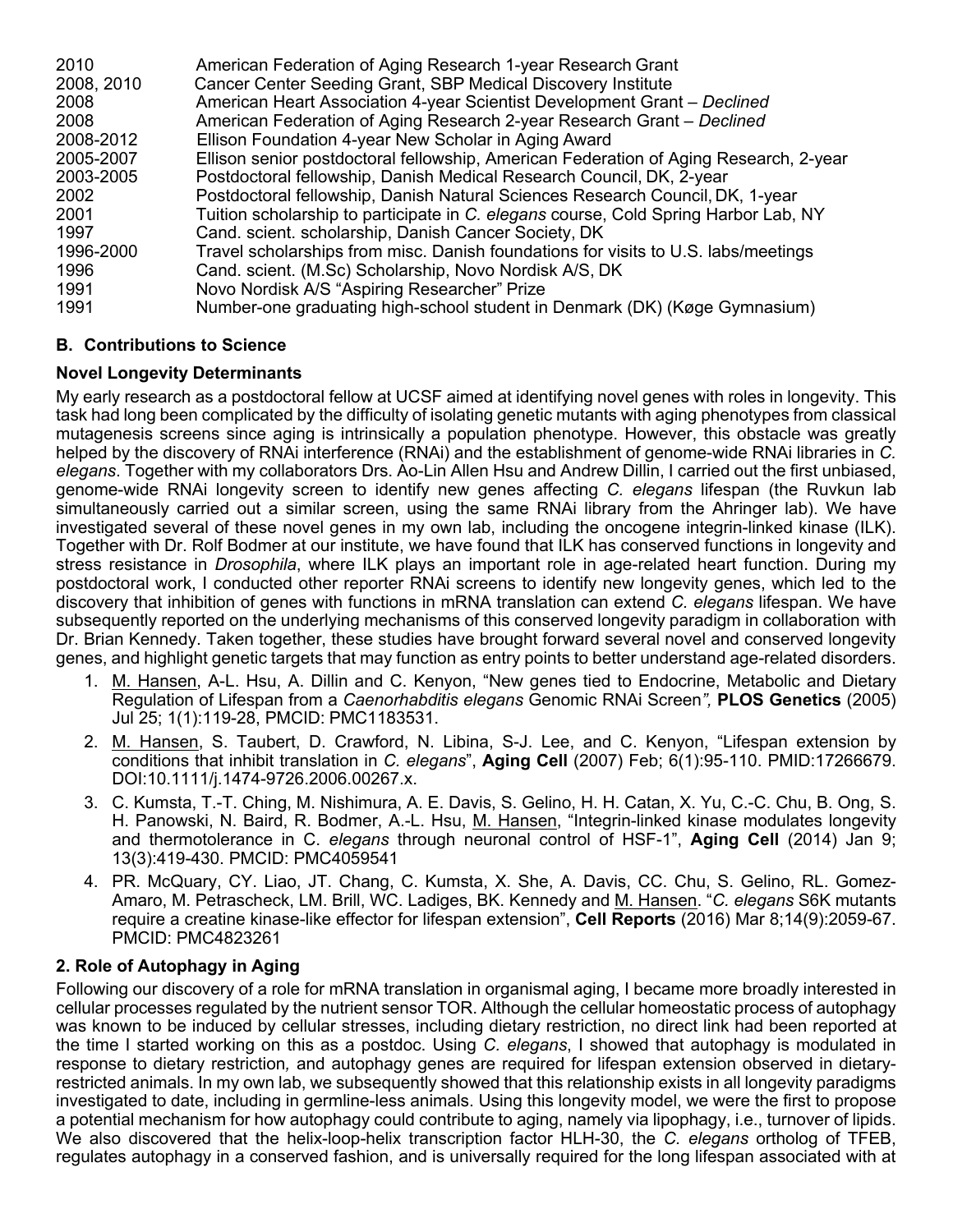least six autophagy-dependent longevity paradigms. Our most recent studies are focused on understanding autophagy in tissue-specific contexts, and we recently reported critical autonomous and non-autonomous roles for autophagy in the intestine of dietary-restricted animals. We also carried out the first comprehensive spatiotemporal analysis of autophagy in a live organism, showing an age-dependent decrease in autophagy, and insights into how long-lived mutants use tissue-specific autophagy to promote lifespan extension. We have also focused intensively on elucidating the role of selective autophagy in aging. In addition to screening for novel receptors of autophagy, we have found that p62/SQSTM1, the first described autophagy receptor with specificity for ubiquitinated cargo, is sufficient to drive autophagy to promote proteostasis and extend longevity. Taken together, these investigations have firmly established a central role for autophagy in organismal aging, and suggest that autophagy induction, possibly in a highly selective fashion, may improve the health of the organism in highly tissue-specific ways.

- 1. LR. Lapierre, S. Gelino, A. Meléndez, and M. Hansen, "Autophagy and lipid metabolism coordinately modulate lifespan in germline-less *C. elegans*", **Current Biology** (2011) Sep 27; 21(18), 1507–1514 (featured article, selected article for Faculty of 1000). PMCID: PMC3191188.
- 2. S. Gelino; JT. Chang; C. Kumsta; X. She, A. Davis; C. Nguyen, S. Panowski, and M. Hansen, "Intestinal Autophagy Improves Healthspan and Longevity in *C. elegans* During Dietary Restriction", **PLOS Genetics** (2016) Jul 14;12(7):e1006135. PMCID: PMC4945006.
- 3. JT. Chang, C. Kumsta, A. Hellman, L. Adams, and M. Hansen. "Spatiotemporal regulation of autophagy during *C. elegans* aging", **eLife**, 2017;6. doi: 10.7554/eLife.18459. PMID: 28675140; PMCID: PMC5496740.
- 4. C. Kumsta, JT. Chang, R. Lee, EP. Tan, Y. Yang, R. Loureiro, E. Choy, SHY. Lim, I. Saez, A. Springhorn, T. Hoppe, D. Vilchez, and M. Hansen. "The autophagy receptor p62/SQST-1 promotes proteostasis and longevity in C. elegans by inducing autophagy." **Nature Communications**, 2019 Dec 11;10(1):5648. doi: 10.1038/s41467-019-13540-4. PMID: 31827090. PMCID: PMC6906454.

## **Novel Regulators of Autophagy**

While studying the role of autophagy in aging, we have made significant progress in understanding the underlying regulatory mechanisms of autophagy. These experiments have highlighted an emerging role for transcriptional regulation of autophagy and identified the transcription factors PHA-4/FOXA, HLH-30/TFEB, and HSF-1. Moreover, our studies have increased our understanding of post-translational mechanisms of autophagy regulation. For example, our study in collaboration with Dr. Reuben Shaw (Salk Institute) showed that the energy sensor AMP-activated kinase (AMPK) plays a conserved role in regulating autophagy. More recently, we discovered that the Hippo kinases STK3/STK4 are conserved regulators of autophagy, and that mammalian STK3/STK4 regulate autophagy by a novel mechanism involving direct phosphorylation of the essential autophagy protein LC3B. Notably, this phosphorylation of LC3B was found by our collaborators in Dr. Victor Nizet's lab at UCSD to play a crucial role in immunity. Interestingly, LC3B phosphorylation dictates directional transport of vesicles in the cell, a key event in the autophagy process. Taken together, these studies have provided new mechanistic insights into the regulation of autophagy by providing information about novel regulators and mechanisms that may prove useful in developing future treatments for age- and autophagyrelateddiseases.

- 1. DF. Egan, DB. Shackelford, MM. Mihaylova, S. Gelino, RA. Kohnz, W. Mair, DS. Vasquez, A. Joshi, DM. Gwinn, R. Taylor, JM. Asara, J. Fitzpatrick, A. Dillin, B. Viollet, M., Kundu, M. Hansen, and RJ. Shaw, "Phosphorylation of ULK1 (hATG1) by AMP-activated protein kinase connects energy sensing to miophagy", **Science** (2011) Jan 28;331(6016):456-461. PMCID: PMC3030664.
- 2. LR. Lapierre, C. Daniel De Magalhaes Filho, PR. McQuary, CC. Chu, O. Visvikis, JT. Chang, S. Gelino, B. Ong, A. Davis, JE. Irazoqui, A. Dillin, and M. Hansen*, "*The TFEB orthologue HLH-30 regulates autophagy and modulates longevity in *Caenorhabditis elegans",* **Nature Communications** (2013) Aug 8; 4:2267. PMCID: PMC3866206.
- 3. DS. Wilkinson, JS. Jariwala, E. Anderson, K. Mitra, J. Meisenhelder, JT. Chang, T. Ideker, T. Hunter,V. Nizet, A. Dillin, M. Hansen, "Phosphorylation of LC3 by the Hippo kinases STK3/STK4 is essential for autophagy", **Molecular Cell** (2015) Jan 8;57(1):55-68. PMCID: PMC4373083.
- 4. J. L. Nieto-Torres, S-L. Shanahan, R. Chassefeyre, T. Chaiamarit, S. Zaretski, S. Landeras-Bueno, A.Verhelle, S. E. Encalada, M. Hansen, *LC3B phosphorylation regulates FYCO1 binding and directional transport of autophagosomes.* **Current Biology**, 2021, Jun 15;S0960-9822(21)00750-8. PMCID: PMC8439105.